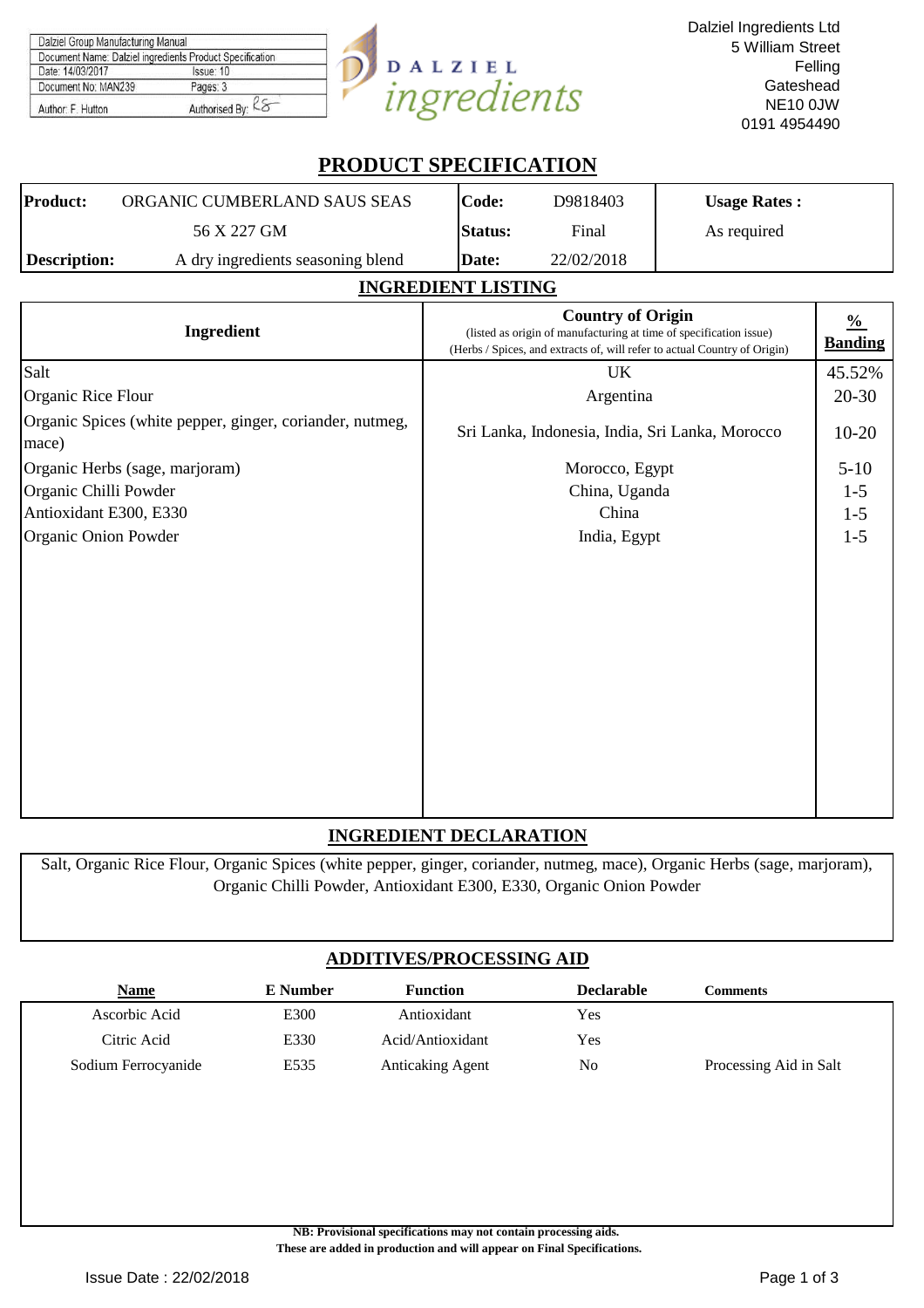| Document Name: Dalziel ingredients Product Specification |                   |
|----------------------------------------------------------|-------------------|
| Date: 14/03/2017                                         | Issue: 10         |
| Document No: MAN239                                      | Pages: 3          |
| Author: F. Hutton                                        | Authorised By: KS |



Dalziel Ingredients Ltd 5 William Street Felling **Gateshead** NE10 0JW 0191 4954490

## **ALLERGEN INFORMATION D9818403**

| <b>Allergen</b>            |            | <b>Present</b>    | <b>Source</b> | <b>Comments</b> |
|----------------------------|------------|-------------------|---------------|-----------------|
|                            | on Site    | <b>In Product</b> |               |                 |
| Cereals containing         | <b>YES</b> | NO                |               |                 |
| <b>Gluten</b>              |            |                   |               |                 |
| <b>Crustaceans</b>         | NO         | NO                |               |                 |
| and products thereof       |            |                   |               |                 |
| Egg                        | <b>YES</b> | NO                |               |                 |
| and products thereof       |            |                   |               |                 |
| Fish                       | <b>YES</b> | NO                |               |                 |
| and products thereof       |            |                   |               |                 |
| <b>Soybeans</b>            | <b>YES</b> | NO                |               |                 |
| and products thereof       |            |                   |               |                 |
| <b>Milk</b>                | <b>YES</b> | NO                |               |                 |
| and products thereof       |            |                   |               |                 |
| <b>Celery</b>              | <b>YES</b> | NO                |               |                 |
| and products thereof       |            |                   |               |                 |
| <b>Mustard</b>             | <b>YES</b> | NO                |               |                 |
| and products thereof       |            |                   |               |                 |
| <b>Peanuts</b>             | NO         | NO                |               |                 |
| and products thereof       |            |                   |               |                 |
| Nuts *(other than peanuts) | NO         | NO                |               |                 |
| and products thereof       |            |                   |               |                 |
| Lupin                      | NO         | NO                |               |                 |
| and products thereof       |            |                   |               |                 |
| <b>Sesame Seeds</b>        | NO         | NO                |               |                 |
| and products thereof       |            |                   |               |                 |
| <b>Molluscs</b>            | NO         | NO                |               |                 |
| and products thereof       |            |                   |               |                 |
| <b>Sulpher Dioxide</b>     | <b>YES</b> | NO                |               |                 |
| Sulphites >10ppm           |            |                   |               |                 |

Dalziel take reasonable and practical precautions to reduce the risk of contamination of the products we manufacture. Due to the nature and complexity of ingredient blending the risk of contamination from carry over residue or airborne cross contamination cannot be totally eliminated**.**  Furthermore although we prohibit the processing of nuts on site we cannot guarantee that contamination has not occurred at other stages in the processing of ingredients, i.e. during farming, harvesting, transportation etc. To a greater or lesser extent the same issue may apply to other allergens. A copy of our allergen policy and risk assessment is available on request.

**The absence of an allergen from the above recipe should not be taken as an implication that our product can be guaranteed free from that allergen.**

| <b>SUITABILITY</b> |            |                  |       |            |               |  |  |
|--------------------|------------|------------------|-------|------------|---------------|--|--|
| Vegetarian         | <b>YES</b> | Not Certified    | Vegan | <b>YES</b> | Not Certified |  |  |
| Organic            | <b>YES</b> | <b>Certified</b> |       |            |               |  |  |